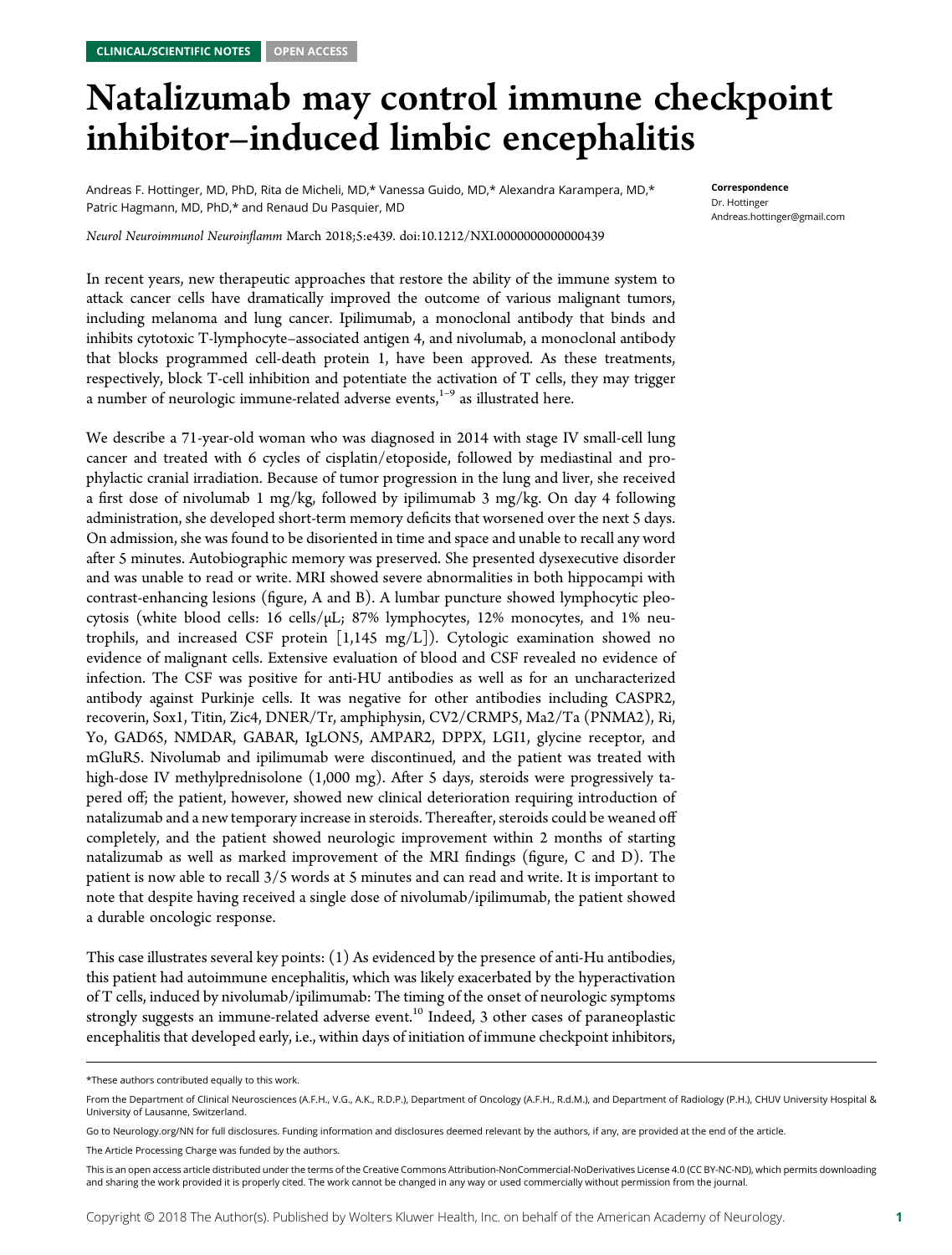Figure Immune checkpoint inhibitor–induced encephalitis before and after treatment with natalizumab



A 71-year-old woman was diagnosed in 2014 with small-cell lung cancer. In 2016, she was treated with nivolumab and ipilimumab for systemic recurrence. Four days later, she developed severe disorientation and shortterm memory deficits. Brain MRI shows bilateral contrast-enhancing lesions with associated T2 hyperintensity of the hippocampi (A and B). The images normalize after 6 months of treatment with natalizumab (C and D).

were described.<sup>1,4</sup> (2) Paraneoplastic encephalitis may present with gadolinium enhancement on MRI.<sup>11</sup> (3) Early recognition and treatment with immune-suppressive agents are essential, as these patients may show marked improvement. (4) More importantly, these side effects are typically controlled by high-dose steroids that act as potent immune suppressors; however, steroids might also block the response of the checkpoint inhibitors against cancer, thus impeding the advantages that are precisely expected with the latter drugs.<sup>4</sup> Natalizumab, a drug used for treating multiple sclerosis and Crohn disease, $12$  might be an ideal drug to control paraneoplastic encephalitis induced by immune checkpoint inhibitors: it is directed against the subunit α4 from a4β1 and a4b7 integrins. Yet, these integrins, expressed at the surface of lymphocytes, bind to vascular cell adhesion molecule-1 and mucosal vascular addressin cell adhesion molecule-1, which are expressed on endothelial cells of the blood-brain and blood-gut barriers, respectively. This interaction decreases leukocyte adhesion, attachment, and migration across these barriers.<sup>13</sup> However, the immune response in other compartments is not impeded. Therefore, we hypothesize that, in our case, administration of natalizumab contributed to decrease the CNS inflammation without compromising the

immune reaction against systemic localizations of the cancer and therefore allowed for continuation of immune checkpoint inhibitor therapy, despite the development of paraneoplastic encephalitis. In our patient, we believe that natalizumab played a key role in controlling the autoimmune adverse event, as steroids could be tapered well before the end of the half-life of the checkpoint inhibitors. As these cases are extremely rare, we propose to set up a registry to collect data on the presenting symptoms, treatments, and outcomes of these patients.

## Author contributions

Dr. Hottinger: study concept and design, acquisition of data, analysis and interpretation, critical revision of the manuscript for important intellectual content, and study supervision. Dr. de Micheli: acquisition of data, analysis and interpretation, and critical revision of the manuscript for important intellectual content. Dr. Guido and Dr. Karampera: acquisition of data and critical revision of the manuscript for important intellectual content. Dr. Hagmann and Prof. Du Pasquier: acquisition of data, analysis and interpretation, and critical revision of the manuscript for important intellectual content.

### Study funding

No targeted funding reported.

### **Disclosure**

A.F. Hottinger served on the scientific advisory board of Novocure and BMS; received travel funding from Novocure; and served on the speakers' bureau (funds provided to institution) of Novocure. R. de Micheli, V. Guido, A. Karampera, and P. Hagmann report no disclosures. R. Du Pasquier served on the scientific advisory board of Biogen, Genzyme, Merck, and Novartis; received travel funding and/or speaker honoraria from Sanofi, Genzyme, and Rochel; served on the editorial board of Neurovirology; and received research support from the Swiss National Foundation and the Swiss Society for Multiple Sclerosis, Novartis. Go to [Neurology.org/NN](http://nn.neurology.org/lookup/doi/10.1212/NXI.0000000000000439) for full disclosure forms.

Received August 31, 2017. Accepted in final form November 13, 2017.

#### References

- 1. Williams TJ, Benavides DR, Patrice KA, et al. Association of autoimmune encephalitis with combined immune checkpoint inhibitor treatment for metastatic cancer. JAMA Neurol 2016;73:928–933.
- 2. Hottinger AF. Neurologic complications of immune checkpoint inhibitors. Curr Opin Neurol 2016;29:806–812.
- 3. Cuzzubbo S, Javeri F, Tissier M, et al. Neurological adverse events associated with immune checkpoint inhibitors: review of the literature. Eur J Cancer 2017;73:1–8.
- 4. Larkin J, Chmielowski B, Lao CD, et al. Neurologic serious adverse events associated with nivolumab plus ipilimumab or nivolumab alone in advanced melanoma, including a case series of encephalitis. Oncologist 2017;22:709–718.
- 5. Royal RE, Levy C, Turner K, et al. Phase 2 trial of single agent Ipilimumab (anti-CTLA-4) for locally advanced or metastatic pancreatic adenocarcinoma. J Immunother 2010;33:828–833.
- 6. Kao JC, Liao B, Markovic SN, et al. Neurological complications associated with anti-programmed death 1 (PD-1) antibodies. JAMA Neurol 2017;74:1216–1222.
- 7. Feng S, Coward J, McCaffrey E, Coucher J, Kalokerinos P, O'Byrne K. Pembrolizumab induced encephalopathy: a review of neurological toxicities with immune checkpoint inhibitors. J Thorac Oncol 2017;12:1626–1635.